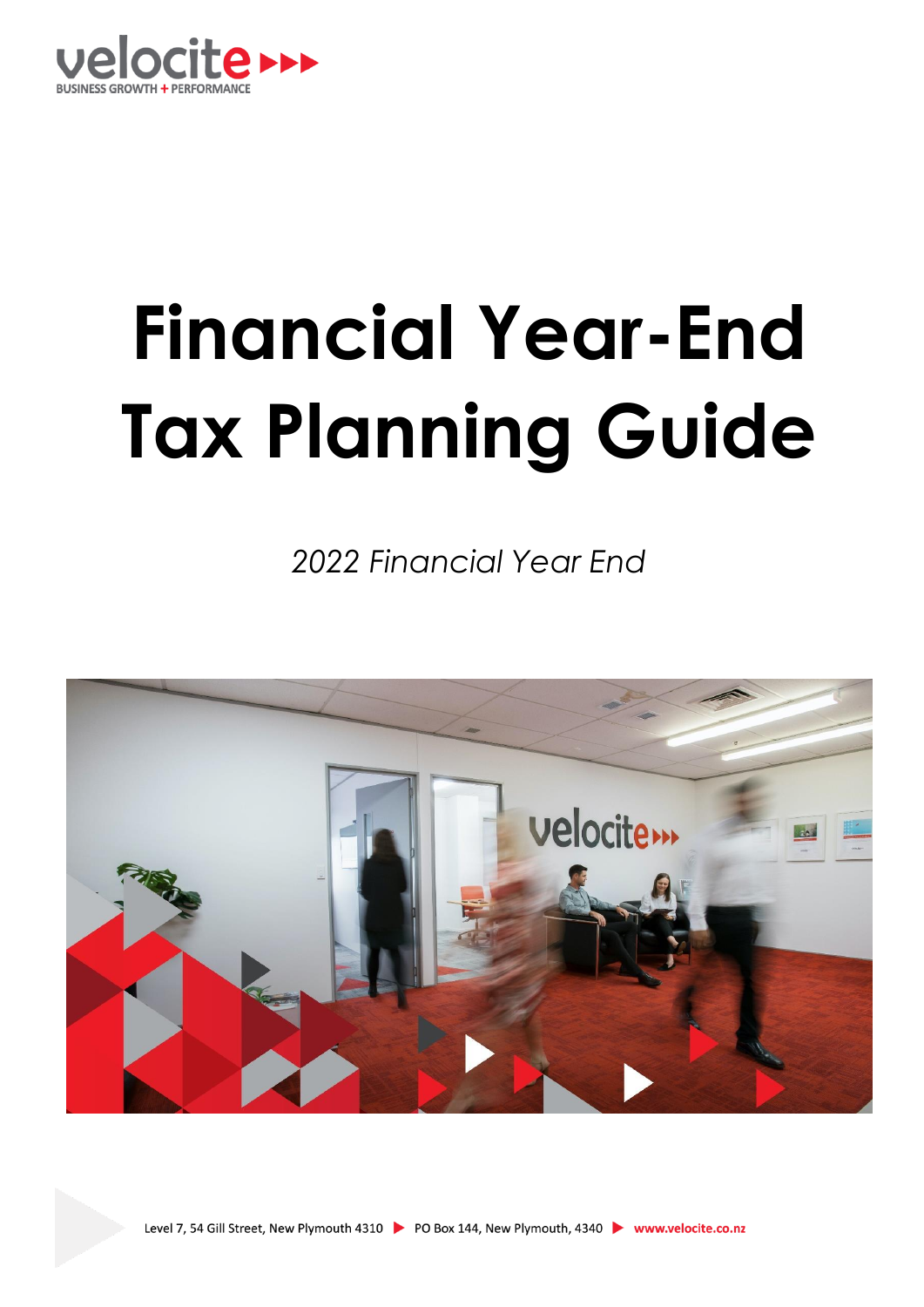# *Year-End Tax Planning Guide*

## *1. Assets / Repairs & Maintenance*

For many businesses, fixed assets and intangibles comprise a large part of their asset base and give rise to material tax adjustments. We recommend fixed asset registers are reviewed regularly and the following points considered:

#### **Fixed Asset Register Review**

You should review your fixed asset register to ensure assets are classified correctly and the correct tax depreciation rates are being applied. Assets can be written off the fixed asset register if they are no longer used in the business and the cost of disposing of the asset is greater than its disposal value.

#### **Low Value Assets**

A full deduction is available for fixed assets costing less than certain amounts (these amounts include freight and other set up costs e.g., Installation of the asset).

The threshold for this deduction is \$1,000 (ex GST) for assets purchased during the year.

#### **Repairs and Maintenance**

At year end, repairs and maintenance expense accounts should be reviewed to consider whether they contain any capital expenditure. Amounts should be capitalised for tax if the expenditure is greater than the low value asset amount and relates to:

- the purchase of an asset or
- improving or replacing a significant part of an asset.

Generally, no deductions are allowed for a repairs and maintenance reserve. It may be worthwhile undertaking repairs and maintenance prior to balance date to obtain a full deduction.

#### **Bright Line Test**

The bright-line test may apply if you sell residential property. This may mean that you are required to pay additional income tax. The bright-line property rule looks at when the property was acquired and subsequently sold.

- On or after 27 March 2021, and sold within 10 years
- Between 29 March 2018 and 26 March 2021, and sold within 5 years

• Between 1 October 2015 and 28 March 2018 and sold within 2 years.

This also applies to New Zealand tax residents who buy overseas residential properties.

#### **Mixed Use Assets**

There have been changes to the income tax and GST rules for assets used for both business and private purposes. These are primarily targeted at baches, boats, planes, and helicopters (used privately and to derive income) and potentially to other assets used both for business and private purposes.

Consideration should be given to these rules if you have any assets that you use both privately and to generate income.

# *2. Bad Debts*

To claim a deduction for a bad debt in the current year, the debt must be bad, and must be written off during the year. Further, there must be evidence to verify that the debt has been written off.

GST on bad debts written off can be claimed back as an input tax deduction. Include the GST component of any bad debts written off in the credit adjustments box of your GST return (Box 13).

# *3. Retentions*

Retentions on contracts are generally taxable in the year the contractor becomes legally entitled to receive them. Therefore, if retentions are outstanding at year end, they usually do not form part of your income for tax purposes for that year and are therefore only taxed when they become due. This can result in a significant deferral of income.

# *8. Valuation of Trading Stock (not including livestock) and Work In Progress*

#### **Trading Stock**

Trading stock must be valued using one of the following valuation methods:

- cost
- replacement price
- discounted selling price
- market selling value.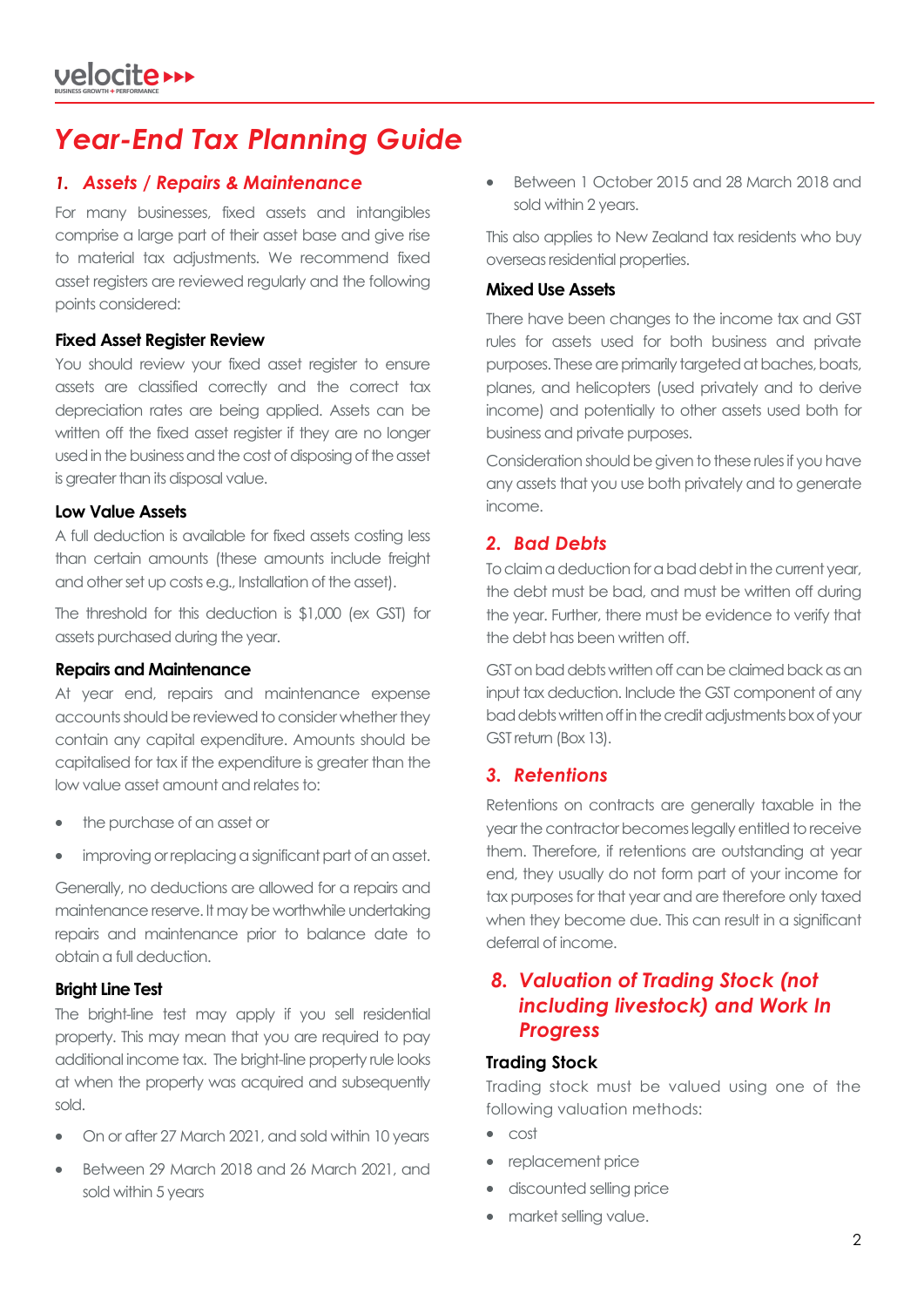# velocite >>>

Stock obsolescence expense is not deductible for tax purposes. Therefore, to reduce the value of obsolete stock on hand, it should be physically disposed of or, alternatively, valued at market selling value.

The market selling value may be used only when it is lower than cost and can be substantiated i.e., by providing evidence of sales records from before and after balance date. It must be calculated on an itemby-item basis (broad formula write downs are not allowed).

Replacement price and discounted selling price may be used to approximate cost if these methods are also used for financial reporting purposes.

#### **Turnover Under \$1.3 Million**

If your turnover does not exceed \$1.3 million and the value of closing stock is reasonably estimated to be less than \$10,000, then you can use the value of your opening stock as your closing stock value.

#### **Work In Progress**

Work in progress includes goods that are in the process of being produced but are not yet finished. You should include the cost of the raw products as well as the costs of any labour incurred in getting the product to that stage.

## *4. General Accruals*

For accruals or provisions of expenditure to be deductible in the current year, the expenditure must be definitively committed to and capable of reasonable estimation before year end.

Expenditure that is merely contingent, pending or threatened will generally not meet the incurred test. Accruals which are akin to general provisions will generally not be deductible.

#### **Holiday Pay and Bonuses for Employees**

Employee provisions such as accrued annual leave, bonuses, long service leave or commissions are only deductible in the current year if they are paid out within 63 days of balance date. Bonuses need to be approved and documented prior to balance date to meet the "incurred" test. If bonuses are not approved prior to 31 March, no deduction is allowed even if they are paid within 63 days of balance date.

Further to this, even if expenditure meets the "incurred" test, it will be still be non-deductible to the extent it relates  $t^{\circ}$ 

- goods which have not been used by year end or
- services which have not been performed by year end or
- choses in action which remain enforceable.

#### **Prepaid Expenditure**

Certain types of expenditure can be claimed as a tax deduction in the year in which they are incurred regardless of the fact that the good or service will not be used until a future year

- Advertising for up to 6 months after the balance date and not exceeding \$14,000 in total;
- Insurance for up to 12 months after the balance date as long as the premiums incurred during the year for the contract do not exceed \$12,000;
- Rates to the extent of the amount invoiced on or before balance date;
- Rent for up to 6 months after the balance date and not exceeding \$26,000 in total. There is no monetary limit for rent that is prepaid not more than one month in advance;
- Subscriptions or fees for membership in any trade or professional association, for up to 12 months after the balance date as long as the expenditure incurred during the year for membership in the association does not exceed \$6,000;
- Advance bookings for travel and accommodation, to be used within 6 months after balance date and not exceeding \$14,000 in total;
- Service or maintenance contract for plant, equipment or machinery, for up to 3 months after balance date, as long as the expenditure incurred during the year for the contract does not exceed \$23,000;
- Use or maintenance of telephone and other communication equipment for up to 2 months after balance date (amount is unlimited);
- Consumable aids (i.e., items that do not become a component of the finished stock,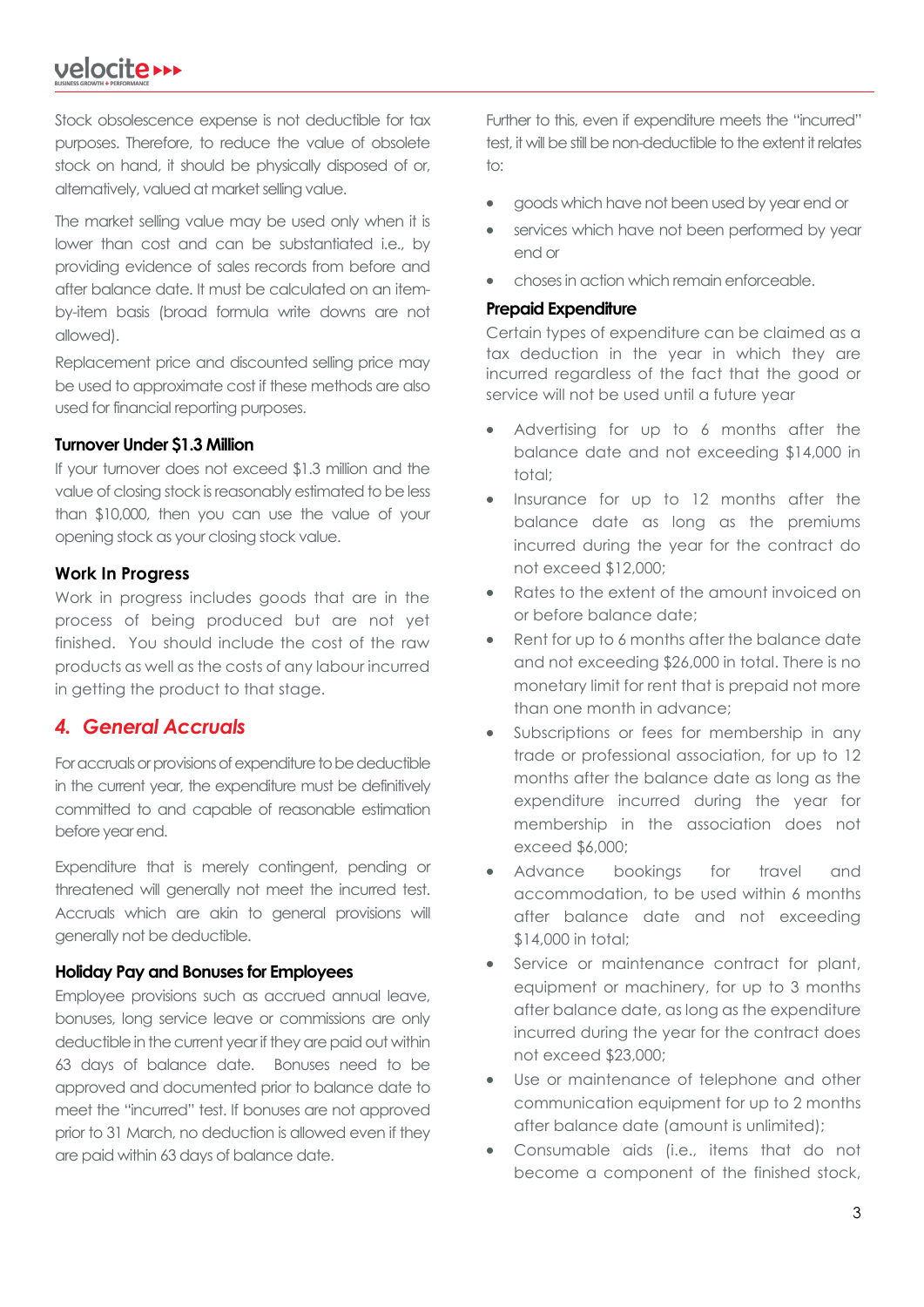# velocite **>>>**

e.g., oil, grinding wheels, chemicals, wrapping and packaging) not exceeding \$58,000 in total;

- Audit fees and mandatory accounting fees (unlimited);
- Stationery, subscriptions for newspapers, journals or other periodicals, and postal and courier services (unlimited).
- Vehicle registration fees, drivers license fees and road user charges (unlimited);
- Other services for up to 6 months after balance date, and not exceeding \$14,000 in total;
- Other periodic charges for up to 12 months after the balance date, and not exceeding \$14,000 in total.

# *5. Lease Inducement / Surrender Payments (Commercial Leases)*

These payments are now on revenue account for both the payer and payee:

- Lease inducement payments are now deductible to the landlord and taxable to the tenant, spread over the term of the lease.
- Amounts paid in consideration for the surrender or termination of a lease are taxable to the payee and deductible to the payer in the year they are derived or incurred.

# *7. Legal Fees*

- \$10,000 de minimis concession.
- Fees need to be connected with business activity i.e., nexus test met.
- Overrides capital limitation legal fees deductible irrespective of whether legal fees are capital in nature.

Note: all legal fees (including those not connected with the business) are included when calculating threshold.

## *9. Subvention Payments*

Companies that are part of the same "group of companies" can group losses either by election or by subvention payment.

The subvention payment must be physically paid prior to 31 March 2023.

# *10. Process Review / Systems Health Check*

While you are consolidating your year-end information, this provides an ideal opportunity to assess that your processes and systems are working efficiently.

- Ensure your connected apps are sending the correct data across your systems.
- Are there other apps or system add ons that could provide you with more information?
- Look for opportunities to systemise your processes, e.g. Are you doing manual tasks or are you inputting the same data more than once? There may be an opportunity to automate your tasks.

Please get in touch if you would like to talk to our digitisation team about improving your processes.

# *11. Record Keeping*

*To prove your deductions are legitimate you must keep all relevant records for at least seven years from the date of filing your tax return and they must be in English (unless the Commissioner has approved otherwise).*

The following records must be kept:

- all income received (copies of invoices issued, etc.)
- all tax invoices and receipts for purchases, insurance, power, phone, and all other costs incurred.
- credit and debit notes
- bank statements
- cash books or computerised accounting records
- wage records for any employees
- interest and dividend payments
- a list of business assets and liabilities
- depreciation schedules
- statements of year end trading stock and stocktake records
- motor vehicle logbooks
- details of entertainment expenses for clients, staff, or suppliers
- final profit and loss statements and balances sheets.